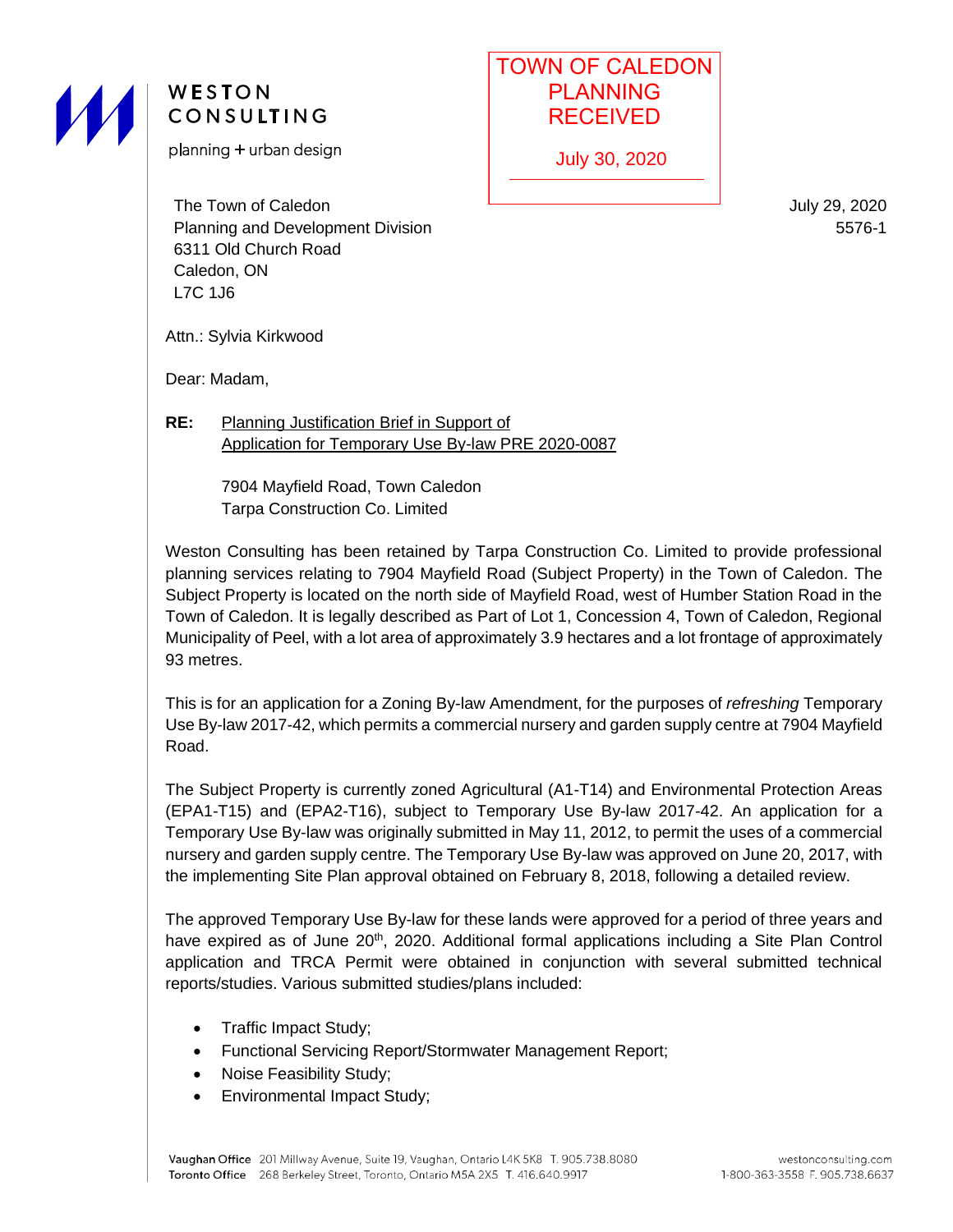- Planning Rationale Report; and
- Architectural/ Civil Engineering Plans.

## **Current Application**

On behalf of the Tarpa Construction Co. Limited, we respectfully submit this application to extend the current Temporary Use By-law for a period of three (3) years. The Subject Property has since been developed for the approved commercial nursery and garden supply centre use. The approved and proposed structures, engineering, and landscaping works have been erected and implemented. This is evident through the Region of Peel, Town of Caledon Engineering and Landscape Department successful return of Tarpa Constructions site securities.

Since the planning approvals of these lands, no fundamental site changes/ alterations have occurred. The previously submitted/ approved plans and technical studies remain relevant and applicable to this application. The Subject Property have been developed for the approved commercial nursery and garden supply centre use. The approved structures, landscaping, grading, and land conveyances have since been erected and implemented.

## **Planning Analysis**

## *Provincial Policy Statement & Growth Plan*

The Province of Ontario recently updated the Provincial Policy Statement (PPS) 2020 and the Growth Plan 2019. From the time when the previous application was approved in 2017 both policy documents have been updated. The proposed continues to conform to the latest policy documents.

#### *Region of Peel Official Plan*

The Subject Property is located in the *Prime Agricultural Area* and designated *Rural System* on Schedule 'D' – Regional Structure in the Region of Peel Official Plan. Key policies within the Region of Peel Official Plan include the protection of the prime agricultural area for agricultural land uses. Agricultural-related uses include farm related commercial and industrial uses that are small scale and directly related to the farm operation. The proposed continual use for the approved commercial nursery and garden supply centre use, including the approved and proposed structures/ landscaping works is a permitted use, and in conformity with the Region of Peel Official Plan.

#### *Town of Caledon Official Plan*

The Subject Property is designated *Prime Agricultural Area* on Schedule 'A' - Town of Caledon Land Use Plan, within the Town of Caledon Official Plan. Uses permitted in the *Prime Agricultural Area*  include agricultural uses, agriculture-related commercial and agriculture-related industrial uses in a single detached dwelling. The requirements of Section 6.2.13.2 must be met in order to permit the temporary use of a garden centre. Below is an analysis in how this proposal conforms to the policies contained herein: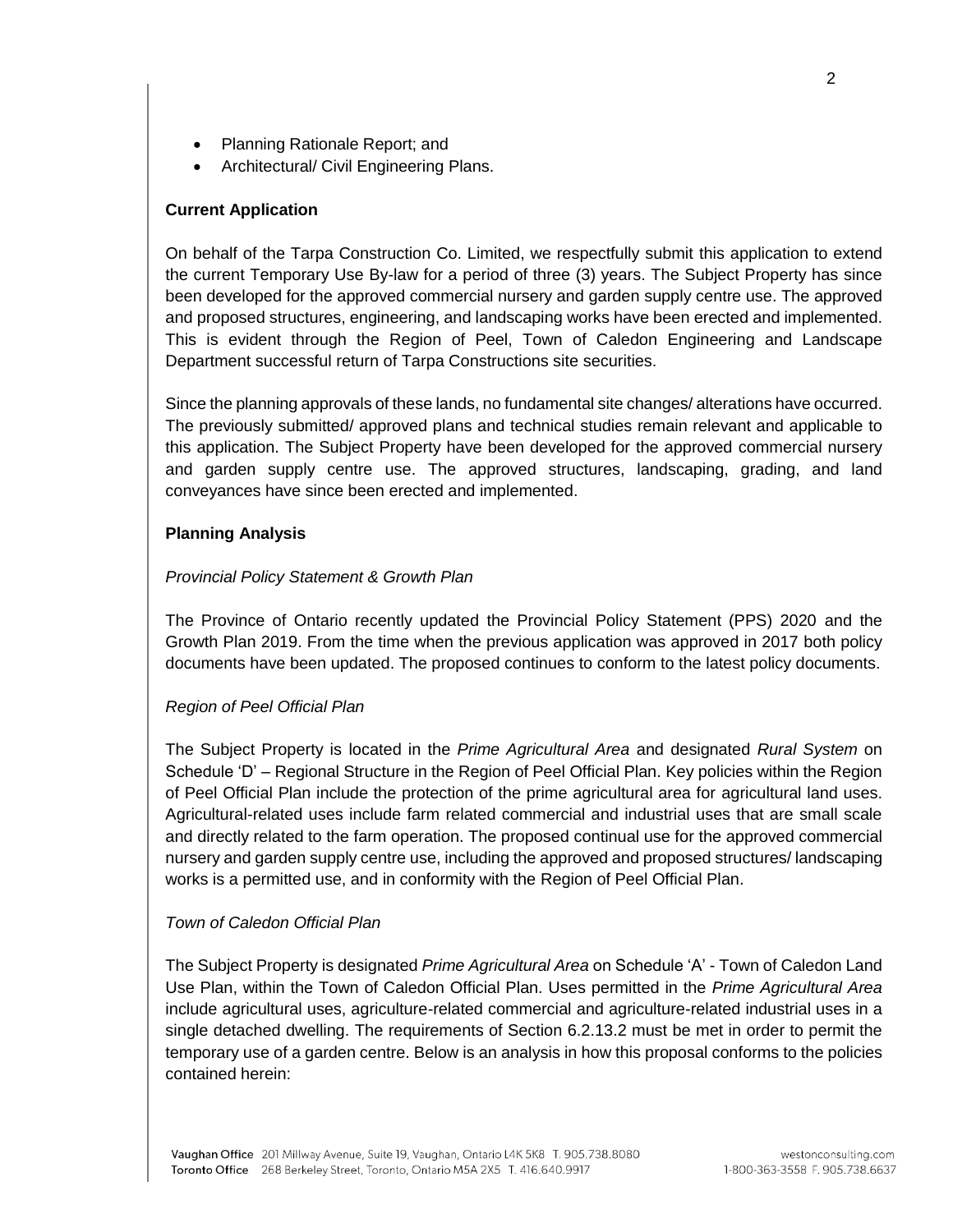*6.2.13.2 "Prior to the passing of a Temporary Use By-law, Council shall be satisfied that the proposed temporary use meets the following conditions":*

# *a) That it is compatible with neighbouring land use activities;*

The current use of growing and selling horticultural products on site is compatible with the surrounding land uses, which are used for farming and agricultural purposes. Many properties in the immediate area presently farm for cash crop operations, the contemplated use is mindful of the neighbouring land use, while representing compatible land use.

# *b) "That adequate parking can be provided";*

Upon a review of the parking requirements in Zoning By-law 2006-50, the parking on-site complies with the Zoning By-law 2006-50. The previously approved parking supply associated with original Temporary Zoning By-law Amendment remains unchanged. No changes to previous site parking arrangements are contemplated within this proposal.

# *c) "That an adverse impact on traffic will not be created";*

A Traffic Impact Study was previously prepared in 2012 by Croziers and Associates which supported the original Temporary Use By-law application. It was determined that uses and functions intended for this site were supportable and feasible from a traffic perspective. Since the Site Plan approval in 2018, the previously required road widenings along Mayfield Road have since been conveyed and brought into the Region's ownership.

# *d) That the construction of a permanent building or structure is not encouraged;*

The applicant previously erected a sales trailer, which was not a permanent building. The owner intends to remove the erected sales trailer upon the expiry of a new temporary use by-law ending in 2023.

# *e) That the use cannot become permanent and difficult to terminate;*

*Similar to the above response, t*he applicant previously erected a temporary sales trailer, which is not a permanent building and intends to remove the building once the use permission end upon an additional three years.

# *f) That adverse environmental impacts will be avoided, minimized or mitigated;*

The applicant previously rezoned portions of the Subject Property located within the Regional Flood limit to Environmental Policy Area 1 (EPA1) Zone. The 10 metre buffer from said Regional Flood limit has been rezoned from the Agricultural (A1) Zone to Environmental Policy Area 2 (EPA2) Zone to limit uses and development within that area. In 2017, Town Planning Staff confirmed that the Temporary Use By-law is in conformity with Regional and Town policy. To date nothing in part of this application is subject to change.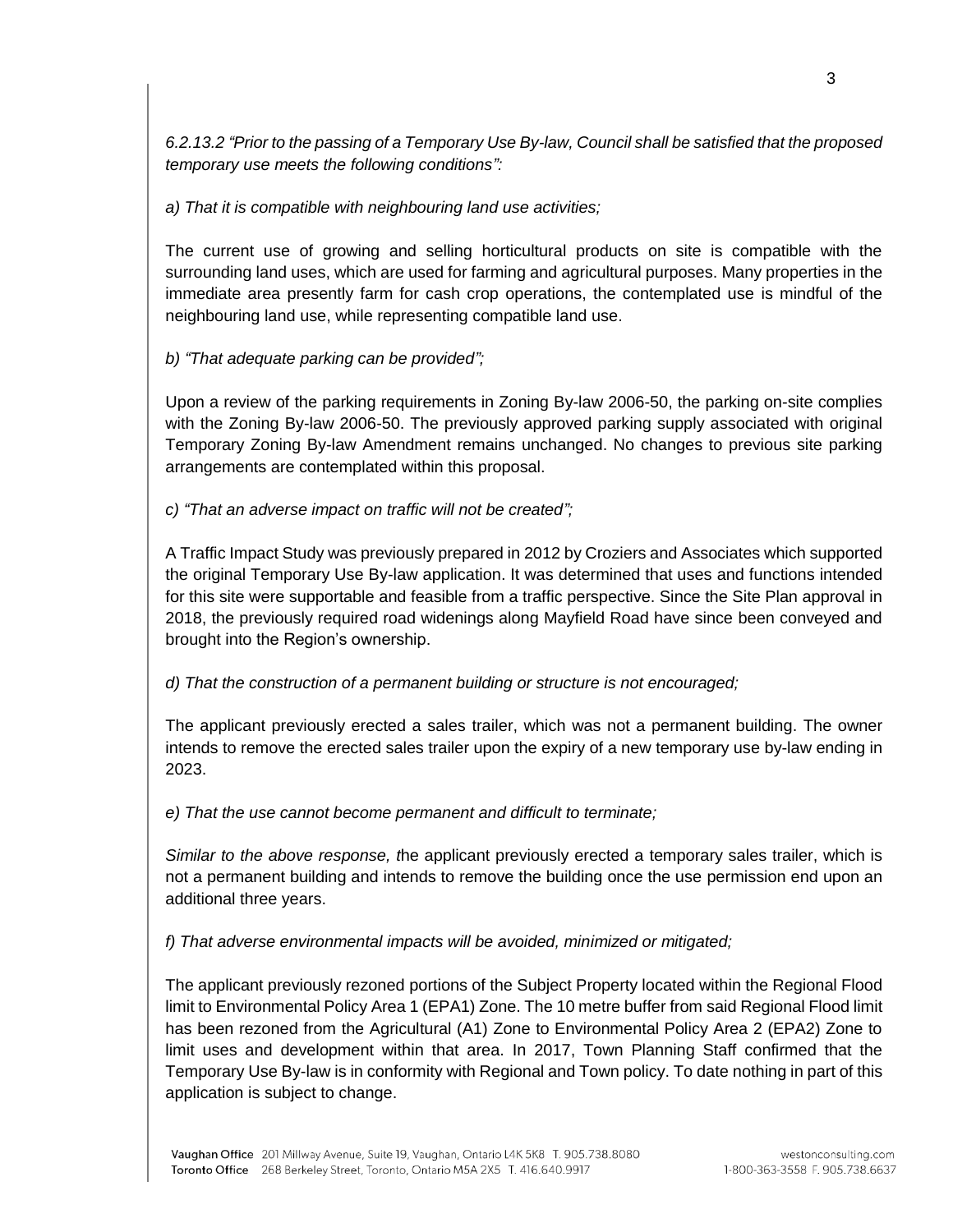The planned continued use of the property is in conformity with Regional and Town Official Plan policies. The included planning analysis illustrates conformity with Regional and Local land use policy. We are of the opinion that the continued uses of a commercial nursery and garden supply centre remain an appropriate use of land, while representing good planning.

## **Submission Materials**

Consistent with the DART Meeting held on July 2, 2020 and subsequent correspondence, the following materials are submitted to fulfill the requirements of a complete application for Temporary use By-law.

| <b>Documents:</b>                               | <b>Prepared By:</b>             | Date:                         | <b>Copies:</b> |
|-------------------------------------------------|---------------------------------|-------------------------------|----------------|
| Town of Caledon application for Zoning          | <b>Weston Consulting</b>        | July 29, 2020                 | Digital        |
| <b>By-law Amendment</b>                         |                                 |                               |                |
| Draft Temporary Use By-law Amendment            | <b>Weston Consulting</b>        | n/a                           | Digital        |
| Approved Site Plan (Drawing S4)                 | <b>Weston Consulting</b>        | Stamped                       |                |
|                                                 |                                 | February 6th 2018             |                |
| Approved Floor Plan (Drawing F1)                | <b>Weston Consulting</b>        | Stamped                       | Digital        |
|                                                 |                                 | February 6th 2018             |                |
| Approved Elevation Plan (Drawing E1)            | <b>Weston Consulting</b>        | Stamped                       | <b>Digital</b> |
|                                                 |                                 | February 6th 2018             |                |
| Approved Elevation of Landscape Material        | <b>Weston Consulting</b>        | Stamped                       | Digital        |
| Corrals (Drawing E2)                            |                                 | February 6th 2018             |                |
| Approved Erosion Sediment Control Plan          | Crozier &                       | Stamped                       | Digital        |
| (Drawing (C01)                                  | Associates                      | February 6th 2018             |                |
| Approved Construction Notes and Details         | Crozier &                       | Stamped                       | <b>Digital</b> |
| (Drawing C02)                                   | Associates                      | February 6 <sup>th</sup> 2018 |                |
| Approved Grading Plan (Drawing C03)             | Crozier &                       | Stamped                       | Digital        |
|                                                 | Associates                      | February 6th 2018             |                |
| Approved Pavement Markings<br>Cross             | Crozier $\overline{\mathbf{g}}$ | Stamped                       | <b>Digital</b> |
| Section Detail ((Drawing 301)                   | Associates                      | February 6th 2018             |                |
|                                                 |                                 |                               |                |
| Approved Landscape Plan (Drawing L1)            | ArborFront                      | Stamped                       | <b>Digital</b> |
|                                                 | Consulting                      | February 6 <sup>th</sup> 2018 |                |
| <b>Details</b><br>Approved<br>Plan<br>Landscape | ArborFront                      | Stamped                       | Digital        |
| (Drawing L2),                                   | Consulting                      | February 6th 2018             |                |
|                                                 |                                 |                               |                |
| <b>Details</b><br>Plan<br>Approved<br>Landscape | ArborFront                      | Stamped                       | Digital        |
| (Drawing L3),                                   | Consulting                      | February 6th 2018             |                |
|                                                 |                                 |                               |                |
| Hashim<br>Ali<br>Correspondence<br>from         | Region of Peel                  | August 28, 2018               | <b>Digital</b> |
| Hamdani authorizing<br>the release<br>of        |                                 |                               |                |
| Regional securities.                            |                                 |                               |                |